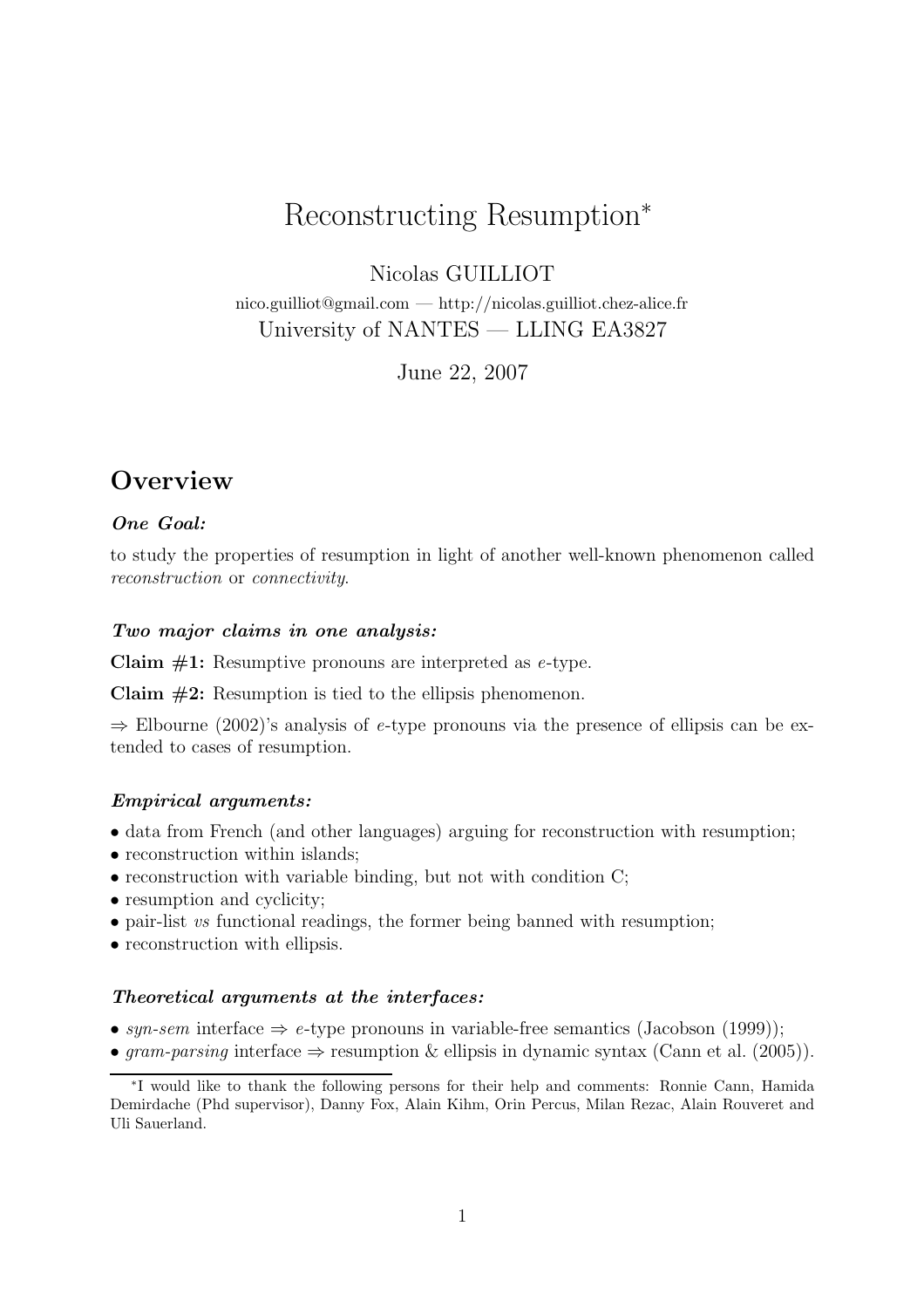# 1 A reminder: several definitions

# 1.1 What Reconstruction is...

Reconstruction as an analysis: mechanism by which movement is 'deconstructed'.

(1) Which picture of his<sub>1</sub> did every man<sub>1</sub> tear?  $\Rightarrow$  Literal reconstruction: Every man<sub>1</sub> tore which picture of his<sub>1</sub>?

Reconstruction as a problem: interaction between displacement (dislocation, interrogation, relativization) and structural constraints on interpretation (binding or scope).

## 1.1.1 Binding Reconstruction

- (2) Condition A:
	- (a) Which picture of himself<sub>1</sub> did John<sub>1</sub> tear?
	- (b) I tore the picture of himself<sub>1</sub> that John<sub>1</sub> chose.
- (3) Condition C:
	- (a) \*Which picture of John<sub>1</sub> did he<sub>1</sub> tear?
	- (b) \*The picture of John<sub>1</sub>, he<sub>1</sub> tore.
- (4) Condition on Bound Variable Anaphora (BVA):
	- (a) Which picture of his<sub>1</sub> daughter did every man<sub>1</sub> tear?
	- (b) The picture of himself<sub>1</sub>, every man<sub>1</sub> tore.
	- (c) I tore the picture of his<sub>1</sub> that every man<sub>1</sub> chose.

 $\Rightarrow$  (2) to (4) argue for reconstruction to account for the fact that positive conditions (BVA, cond. A) are satisfied, and cond. C is violated.

## 1.1.2 Scope reconstruction: distributive reading of an indefinite

- (5) (a) Which patient do you think that every doctor examined?
	- (b) We contacted the patient each doctor was assigned.

Traditional assumption: distributive reading of an indefinite is tied to its narrow scope with respect a universal quantifier in syntax.

- Two major readings:  $\bullet$  individual reading (wide scope of the indefinite)
	- $\Rightarrow$  a unique patient for the set of doctors;
	- distributive reading (narrow scope of the indefinite)
	- $\Rightarrow$  a different (and specific) patient for every doctor.

 $\Rightarrow$  Suggests the presence of an indefinite under the scope of the universal quantifier in both  $(5a)$  and  $(5b)$ : a job for reconstruction<sup>1</sup>.

<sup>1</sup>Straightforward for questions as the displaced element is an indefinite; less transparent for relatives, although presence of an indefinite is also traditionally assumed (see Kayne (1994) or Sauerland (1998)). One further argument: the availability of existential constructions in relatives (ex: les erreurs qu'il y a dans cette copie).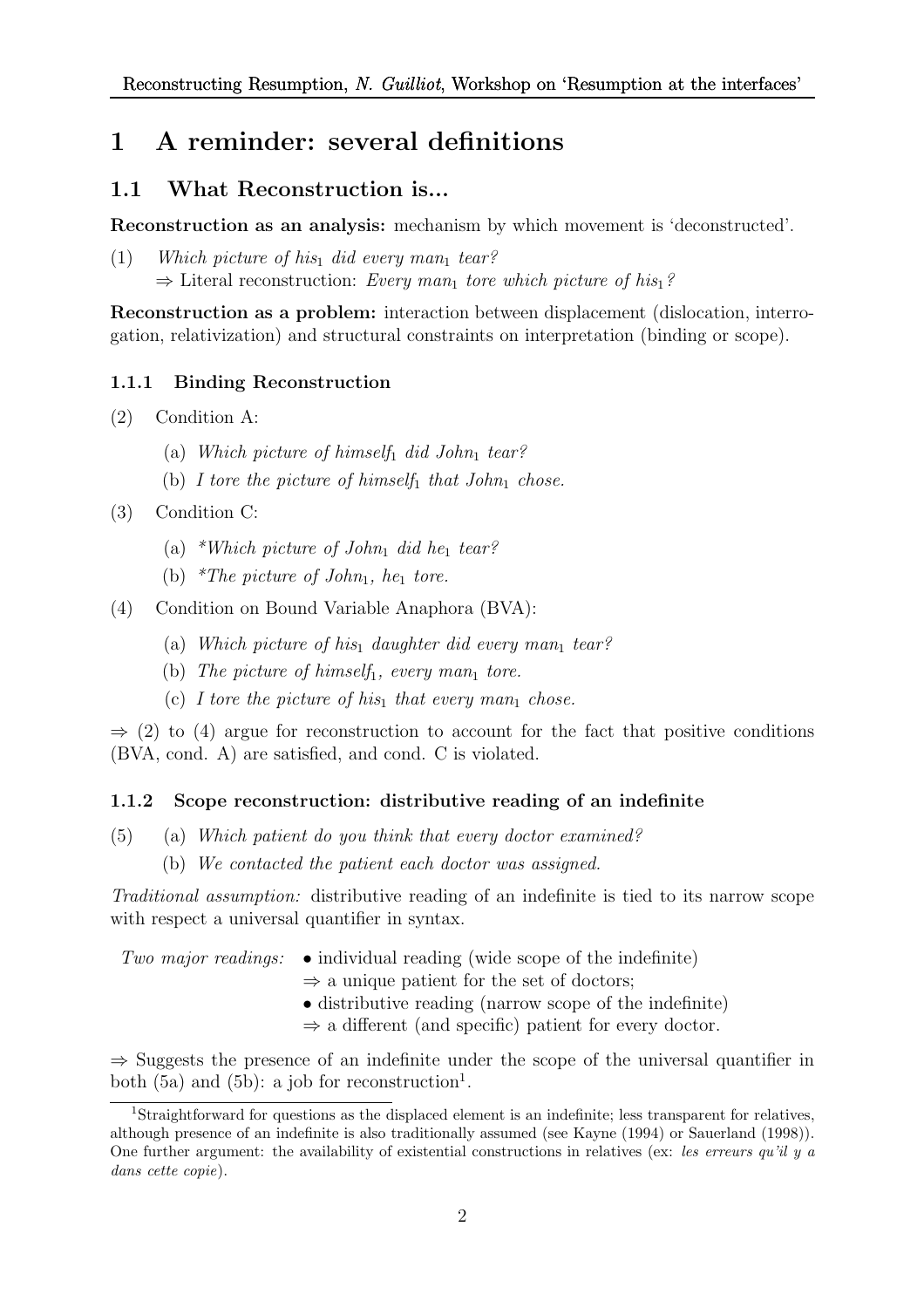### 1.1.3 distributivity: functional or pair-list (PL)

Further distinction within distributive readings:

(6) Which patient do you think that every doctor examined?

- (a) functional: His mother.
- (b) PL: (for) Dr Jeckyll, (it was) Paul; Dr Freud, John;...

### 1.2 What e-type means...

Following Elbourne (2002) and traditional literature, two processes that can give rise to a covariant/distributive reading of an anaphoric expression:

• bound variable interpretation through c-command (see Heim and Kratzer (1998) or Reinhart (1997) among others);

• e-type interpretation (see Evans (1980)).

e-type anaphora (def.  $\#1$ ): distributive/covariant interpretation of anaphoric expressions which does not result from variable binding.

Two classical examples:

- (7) (a) Every farmer who owns a donkey<sub>1</sub> beats  $it_1$ .
	- (b) Bill gave his paycheck<sub>1</sub> to his wife, and everybody else put  $it_1$  in the bank.

e-type anaphora (def.  $\#2$ ): a covariant/distributive reading of a pronoun coming from the covariant/distributive potential of its antecedent;

 $\Rightarrow$  surprisingly coincides with our distinction between binding and scope:

- in (7a), distributive potential of the antecedent comes from scope;
- in (7b), distributive potential of the antecedent comes from binding.

# 2 Starting by the end: accounting for reconstruction

Two possible strategies for reconstruction, depending on the displacement strategy (see Guilliot (2006) or Guilliot and Malkawi (2006) for more details):

- (8) Gap strategy (with interrogation here):
	- (a) Quelle photo<sub>1</sub> de lui<sub>2</sub> chaque homme<sub>2</sub> a-t-il déchirée  $_{1}$ ? 'Which picture of his did every man tear?'
	- (b) Which patient<sub>1</sub> did every doctor examine  $-1$ ?
- (9) Resumptive strategy (with dislocation here):

La photo qu'il<sub>2</sub> avait choisie, chaque homme<sub>2</sub> l'a déchirée. 'The picture that he had chosen, every man tore it.'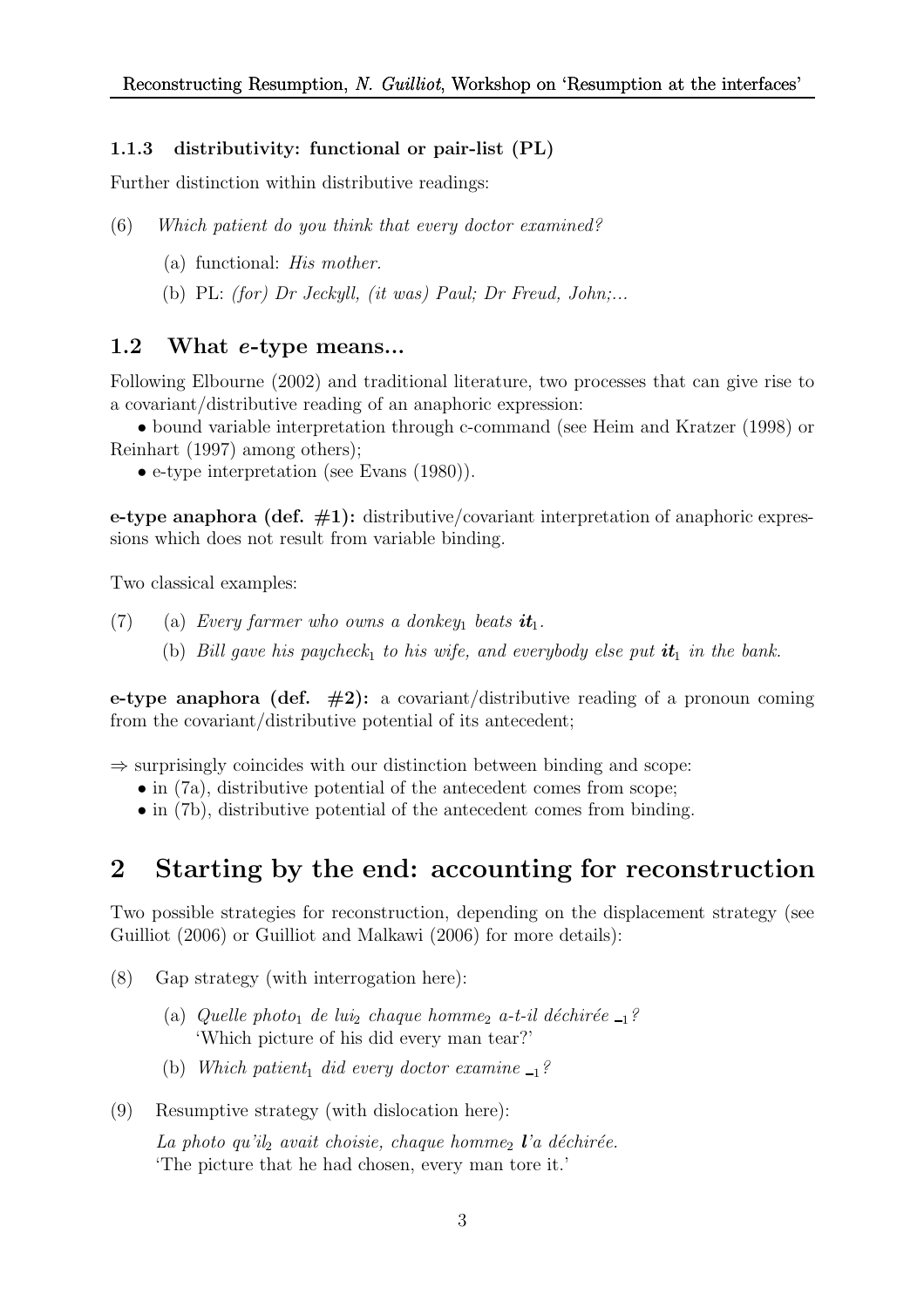# 2.1 Syntax: building on copies

- $(10)$  Reconstruction of a displaced XP requires the presence of a copy of that XP. resulting either from movement, or crucially from an ellipsis phenomenon.
- (11) A resumptive pronoun can be interpreted as e-type in the sense of Elbourne (2002), i.e. as a determiner followed by an NP complement deleted under identity with its antecedent.

## 2.1.1 Gap strategy

- (12) (a) Quelle photo de lui chaque homme<sub>1</sub> a-t-il déchirée quelle phot 'Which picture of his did every man<sub>1</sub> tear which picture of his<sub>1</sub>?'
	- (b) Which patient did every doctor examine which patient?

 $\Rightarrow$  For (12a), presence of lui 'his' within the c-command domain of *chaque homme* 'every man' via the copy.

 $\Rightarrow$  For (12b), presence of the indefinite which patient within the syntactic scope of every doctor via the copy.

## 2.1.2 Resumptive strategy

- (13) Two structures for a (resumptive) pronoun  $-RP-$  (extension of Elbourne  $(2002)^2$ ):
	- (a)  $\int_{DP}$   $\int_{D^{\circ}}$   $RP_{(1)}$   $\int$   $\frac{MP_{\Delta}}{\Delta}$  for an e-type interpretation
	- (b)  $\sqrt{DP}$  RP<sub>1</sub>  $\prime$  for a bound variable interpretation

Both structures will be at stake for the case of reconstruction with resumption:

- (14) La photo qu'il avait choisie, chaque homme<sub>1</sub> a déchiré [<sub>DP</sub>  $l(a)$  [<sub>NP</sup>△</sub> <del>photo qu'il<sub>1</sub></del> avait choisie]]. 'The picture that he had chosen, every man tore it.'
- Structure (13a) for the resumptive clitic  $l(a)$ : e-type interpretation;
- Structure (13b) for the pronoun  $il$ : bound variable interpretation;

 $\Rightarrow$  For (14), presence of il 'he' within the c-command domain of *chaque homme* 'every man' via the elided copy.

# 2.2 Semantics: definite vs indefinite copies

(15) Syntactic copies are interpreted either as indefinite descriptions (see Sauerland (1998) or Aguero-Bautista (2001)), or as definite ones (see Fox (2003) or Heim and Jacobson (2005)).

<sup>2</sup>A similar account is proposed in Freidin and Vergnaud (2001).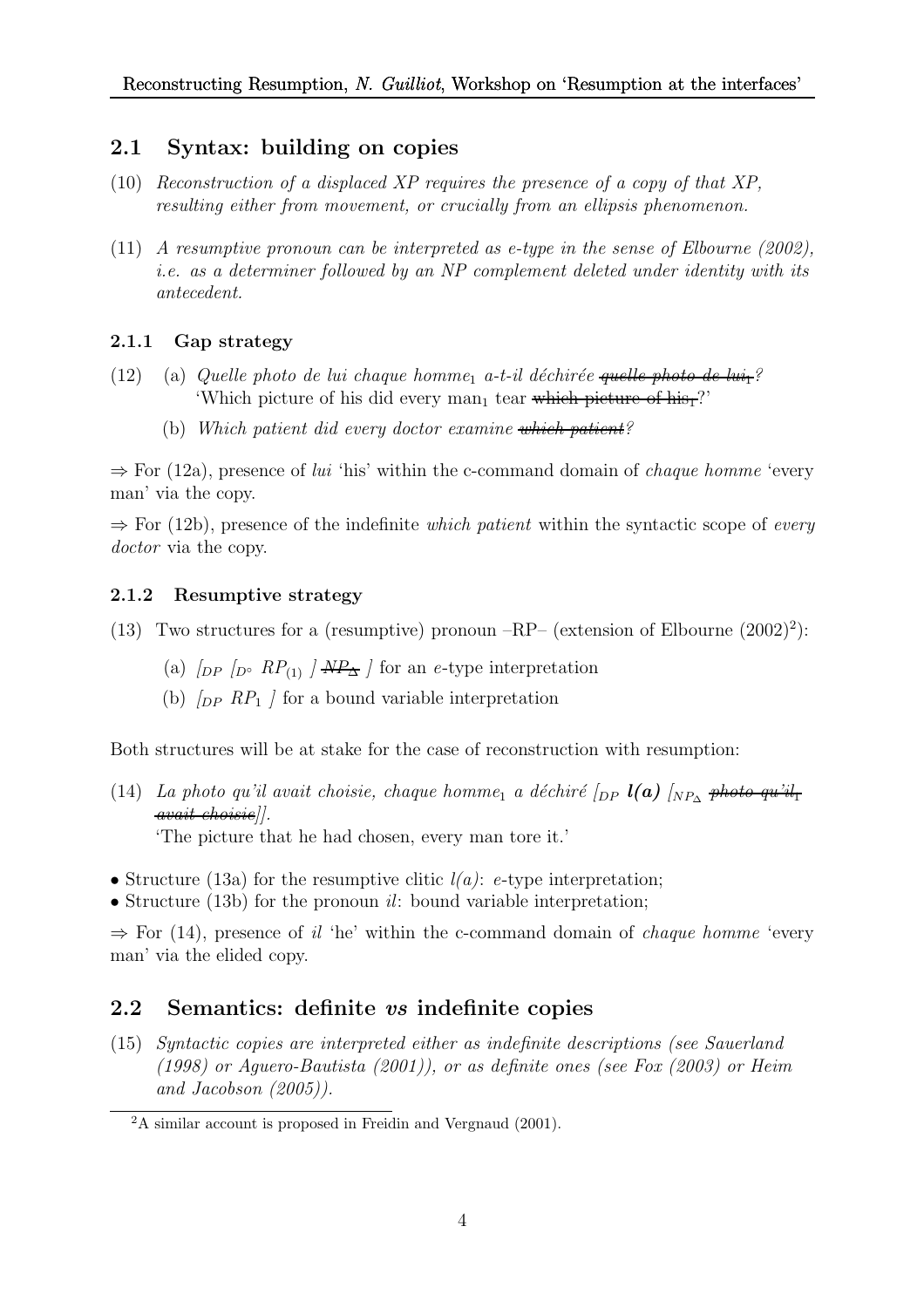#### 2.2.1 Indefinite copy: 'skolemized' choice function

Based on Sauerland (1998) and Aguero-Bautista (2001): a copy can be interpreted as a 'skolemized' choice function f, which takes two arguments, a set of individuals (i.e. a property) P and an individual x, and returns one element of the set  $(f(P)(x))$ , where  $f(P)(x) \in P)^3$ .

(17) Which  $\frac{f}{f}$ ///////////// did every doctor examine which patient?



- (b) What is the 'skolemized' choice function  $f_{\langle etc, ee \rangle}$  such that every doctor<sub>x</sub> examined  $f(patient)(x)$ ?  $\Rightarrow$  PL reading: the doctor-patient relation can be different with respect to each doctor (a set of arbitrary pairs).
- (c) What is the function  $g_{\langle ee\rangle}$  ranging over patients such that every doctory examined  $g(y)$ ?  $\Rightarrow$  Functional reading: the doctor-patient relation is the same with respect to each doctor<sup>4</sup>.

<sup>3</sup>First introduced by Kratzer (1998) to account for distributive and specific readings of the indefinite:

(16) Every man loves a (certain) woman.  $\Rightarrow$  one different & specific woman for each man LF: every man<sub>1</sub> loves  $f_1(\text{woman})$ .  $\forall x. [man(x) \rightarrow [loves(x, f_x(woman))]]$ 

<sup>4</sup>Follows from a logical implication: A 'skolemized' choice function  $f(CH_s(f))$  such that  $f(P)$  corresponds to a Skolem function g such that  $range(q) = P$ .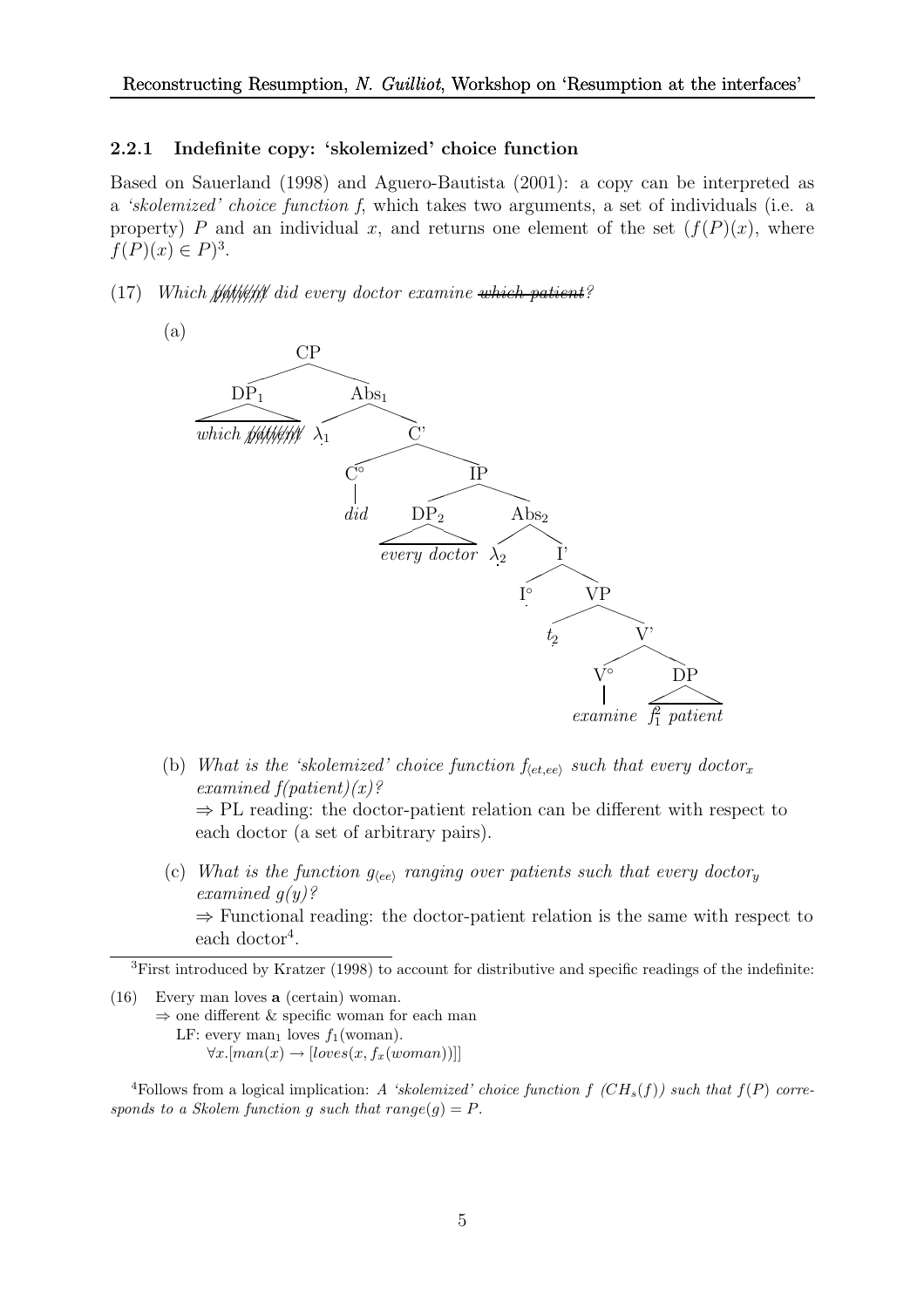#### Requirements and conclusion:

-No interpretation of the restriction in the peripheral position<sup>5</sup>; -Requires a polymorphic  $which^6$ ;

-Indefinite copy  $\Rightarrow$  PL or functional reading (without presupposition).

#### 2.2.2 Definite copy: individual or functional indices

Based on Fox (2003) or Heim and Jacobson (2005): a copy can be interpreted as an 'individual' or 'functional' definite description.

(19) Which  $\frac{1}{2}$ ///////////// did every doctor examine which patient?



- (b) What is the x such that every doctory examined the<sub>x</sub> patient?  $\Rightarrow$  Individual reading with presupposition that x is a patient.
- (c) What is the function  $g_{\langle ee\rangle}$  such that every doctor<sub>y</sub> examined the<sub>g(y)</sub> patient?  $\Rightarrow$  Functional reading with presupposition that g maps doctors to patients.

 $\Rightarrow$  Definite copies add a presupposition condition on the individuals or functions considered.

<sup>6</sup>Three distinct denotations are required at least:

(18) (a) 'individual' 
$$
[\![\n| which]\!] = \lambda F_{\langle e, \langle st, t \rangle \rangle} \cdot \lambda p_{\langle st \rangle} \cdot \exists x_e \cdot [F(x)(p)]
$$

(b) 'skolem' 
$$
[\![\n which]\!] = \lambda F_{\langle ee, \langle st, t \rangle \rangle} \cdot \lambda p_{\langle st \rangle} \cdot \exists g_{\langle ee \rangle} \cdot [F(g)(p)]
$$

(c) 'skolemized choice function'  $[\![\text{which}]\!] = \lambda F_{\langle \langle et,ee \rangle, \langle st,t \rangle \rangle} \cdot \lambda p_{\langle st \rangle} \cdot \exists f_{\langle et,ee \rangle} \cdot [CH_s(f) \wedge F(f)(p)]$ 

<sup>&</sup>lt;sup>5</sup>For the case of dislocation, no interpretation at all in the peripheral position. For more details, see Guilliot (2006).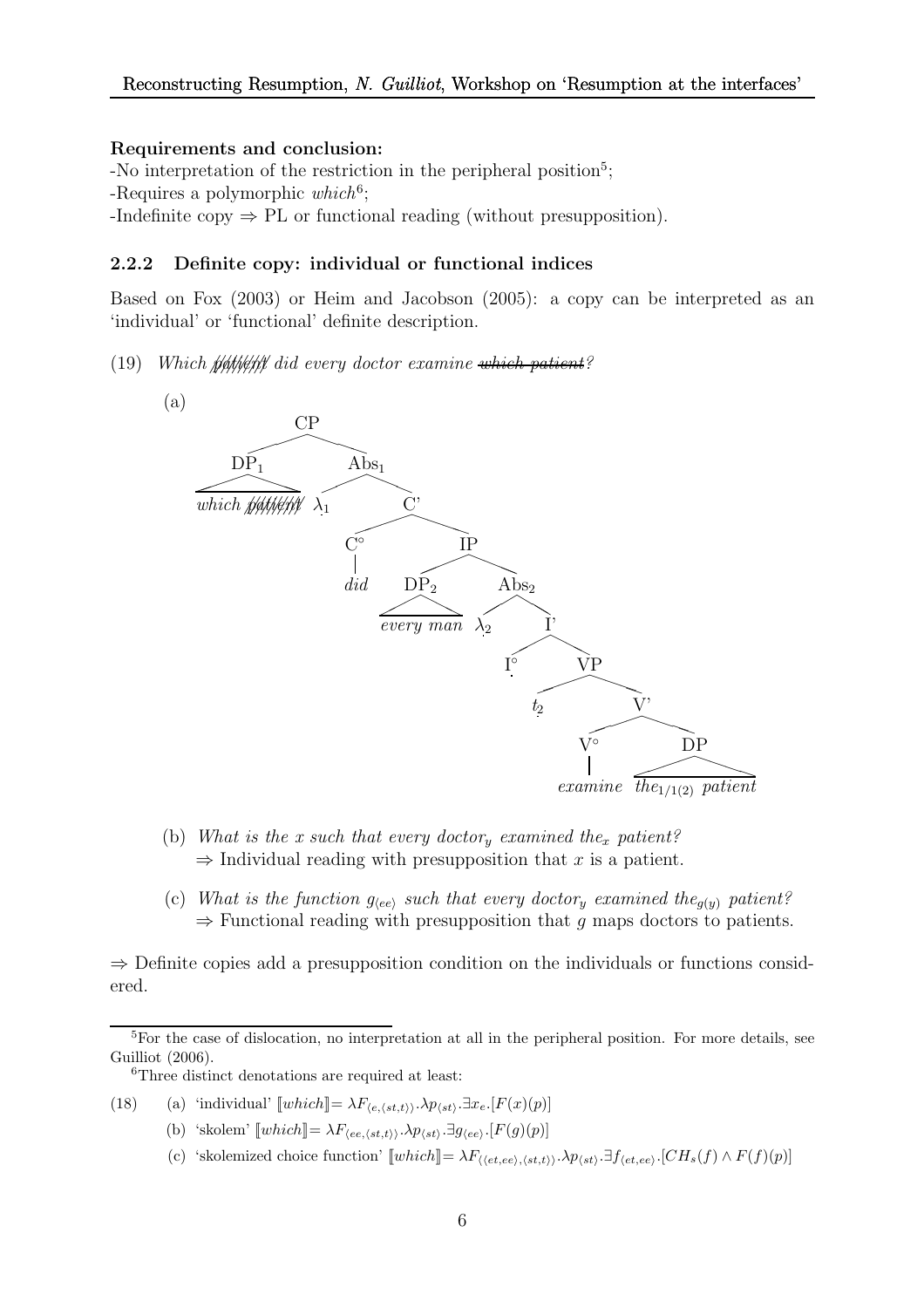### Requirements and conclusion:

-Similar constraint on what is interpreted in the peripheral position; -Similar constraint on which: polymorphy; -Definite copy  $\Rightarrow$  individual or functional reading (with presupposition).

## 2.3 Consequences about resumption

Two claims as logical consequence of (11):

- (20) (a) Claim  $\#1$ : Resumptive pronouns can be interpreted as *e*-type.
	- (b) Claim  $#2$ : Resumption is tied to the ellipsis phenomenon.

One further logical consequence:

- (21) A resumptive pronoun will necessarily be interpreted as a definite copy.
- (22) //// La//////// photo///////// qu'il2//////// avait/////////// choisie, chaque homme<sup>2</sup> a d´echir´ee l(a) photo qu'il<sup>2</sup> avait choisie.

'The picture that he had chosen, every man tore it.'



# 3 Empirical Arguments

Several empirical arguments for both claims about resumption:

- resumption allows for reconstruction within islands;
- resumption obviates condition C effect;
- cyclicity effects disappear with resumption;
- the absence of pair-list (PL) reading with resumption;
- like resumption, other cases of ellipsis do allow for reconstruction.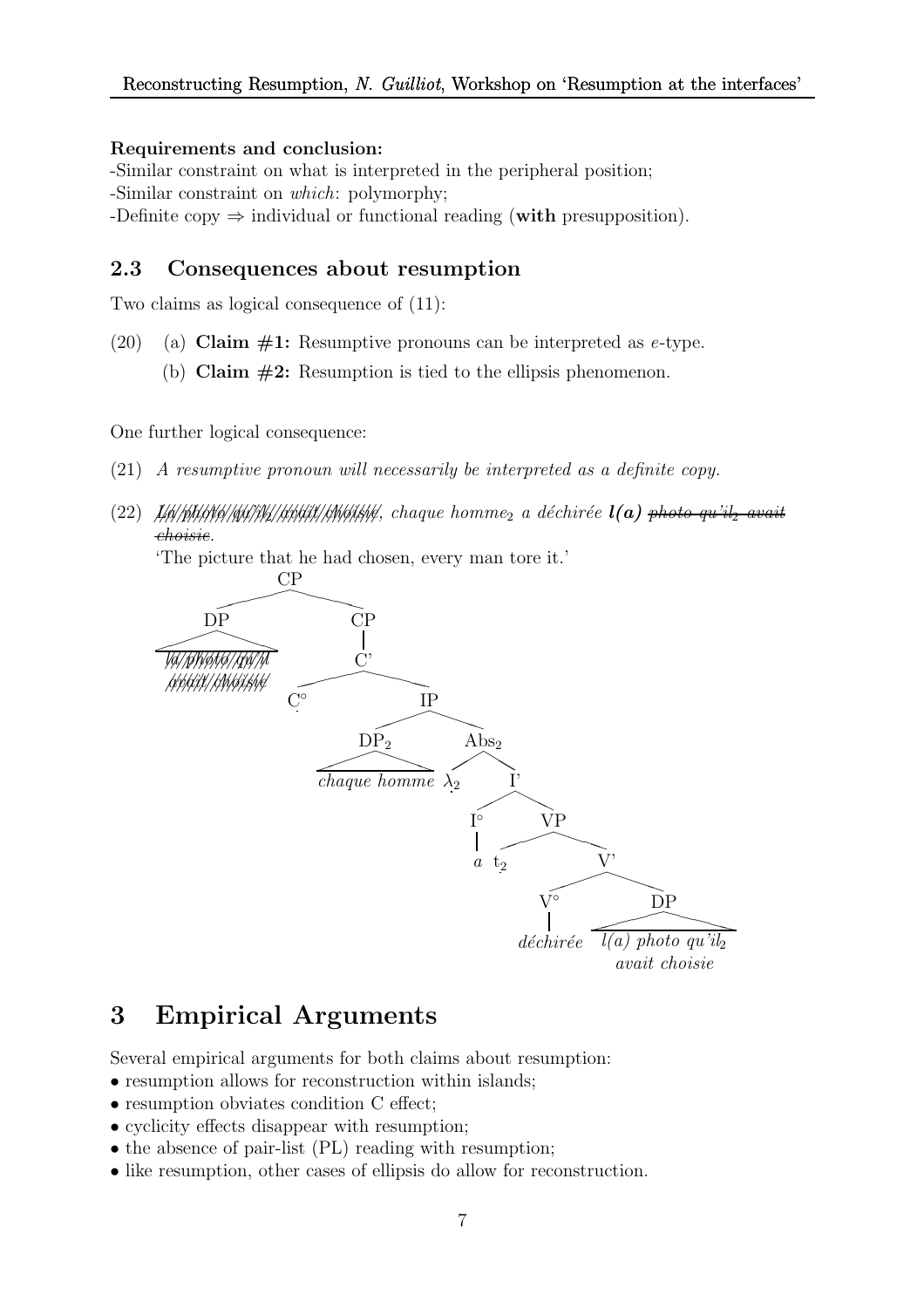## 3.1 First, a basic observation

(23) La photo qu'il<sub>2</sub> avait choisie, chaque homme<sub>2</sub> l'a déchirée. 'The picture that he had chosen, every man tore it.'

Why should it be an e-type phenomenon (claim  $\#1$ )? Because it just corresponds to our definition of what e-type means!!!

e-type anaphora: a covariant/distributive reading of a pronoun coming from the covariant/distributive potential of its antecedent;

 $\Rightarrow$  covariant reading of the clitic  $l(a)$  (a different picture for each man) coming from the distributive potential of its antecedent la photo qu'il avait choisie;

 $\Rightarrow$  That distributive potential comes from binding properties (the fact that it contains a potential bound variable).

On a par with Elbourne (2002)'s analysis of 'paycheck' sentences (classical e-type example):

(24) John<sub>1</sub> gave his<sub>1</sub> paycheck to his mistress. Everybody<sub>2</sub> else put  $\lceil_{DP}$  it  $\lceil_{NP}$  paycheck  $\left[\text{eff-}\right]$  in the bank.

 $\Rightarrow$  Presence of the bound pronoun him in the elided copy straightforwardly accounts for the covariant/e-type reading of the pronoun it.

# 3.2 Reconstruction within islands

Reconstruction still holds within syntactic islands, hence banning any account of reconstruction based exclusively on movement (as defended in Aoun et al. (2001)):

- (25) Dislocation with an adjunct island: La photo<sub>1</sub> de sa<sub>2</sub> classe, tu es fâché parce que chaque prof<sub>2</sub>  $\mathbf{l}_1$ 'a déchirée. (lit.) 'The picture of his class, you're furious because every teacher tore it.'
- (26) Interrogation with a wh- island: ? Quelle photo<sub>1</sub> lui<sub>2</sub> est-ce que tu te demandes si chaque homme<sub>2</sub>  $l_1$ 'a déchirée? (lit.) 'Which picture of his do you wonder whether every man tore it?'

Reconstruction within islands is expected, as it follows from  $e$ -type (claim  $\#1$ ) and ellipsis  $(\text{claim } #2)$  phenomena, which (contrary to movement) are not restricted by any syntactic island (see (27a) and (27b) respectively):

(27) (a) John saw a picture of himself, and Paul did  $\lbrack \Delta \; - \; \rbrack$  too. (b) Bill gave his paycheck<sub>1</sub> to his wife, and everybody else put  $it_1$  in the bank.

 $\Rightarrow$  Obviously both ellipsis and e-type phenomena are licensed even when an island occurs between the antecedent and the site for ellipsis or  $e$ -type pronoun (*cf* coordination structures as classical contexts for ellipsis and e-type phenomena).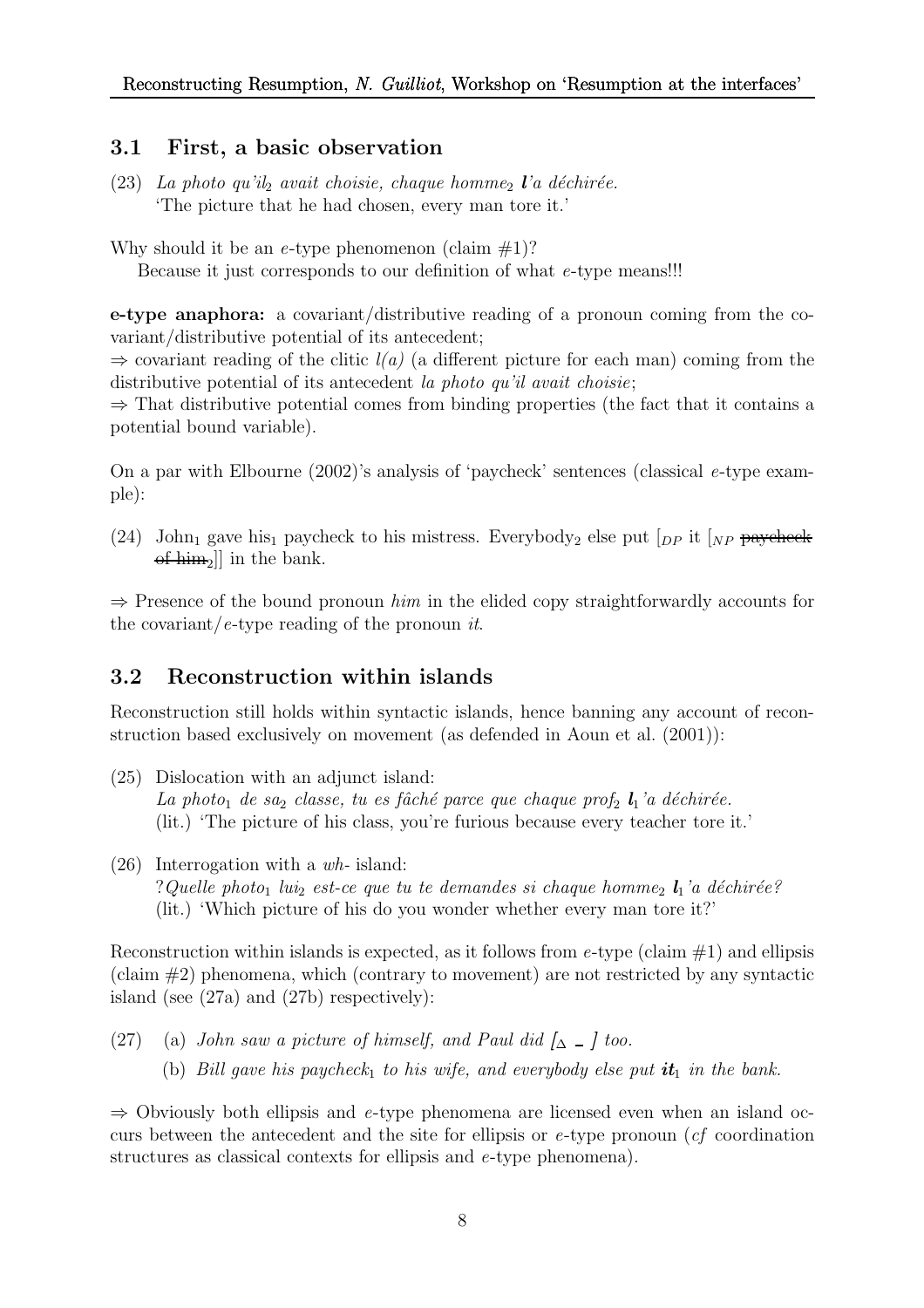## 3.3 Condition C obviation

Well-known fact about resumption that it obviates condition C, hence arguing for the absence of reconstruction:

(28) Dislocation: Le crayon<sub>2</sub> de Laila<sub>1</sub>, je pense qu'elle<sub>1</sub>  $l_2$ 'a acheté aux Galeries. (lit.) 'Laila's pen, I think she bought it at the shopping arcade.'

Another argument for claim  $#2$  (the link between resumption and ellipsis), as ellipsis also obviates condition C:

(29) I kissed the sister of John<sub>1</sub>, and he<sub>1</sub> did  $\int_{\Delta}$  \_  $\int$  too.

 $\Rightarrow$  Coreference available between *John* and he, which can be analyzed by Fiengo and May (1994) in terms of Vehicle Change (VC):

(30) (a) I kissed the sister of John<sub>1</sub>, and he<sub>1</sub> did  $\Delta$  kiss the sister of John<sub>1</sub> | too. (b) VC  $\Rightarrow$  I kissed the sister of John<sub>1</sub>, and he<sub>1</sub> did  $\int_{\Delta}$  kiss the sister of him<sub>1</sub> | too.

## 3.4 The PL reading disappears with resumption

Well-known property of resumption that it bans the pair-list (PL) reading:

(31) Interrogation in Hebrew (Sharvit (1997)):

Ezyo which woman every man invite.past-3s her iSa kol gever hizmin ota? (lit.) 'Which woman did every man invite her?'

- $(a) E t$ acc mother-his im-o. 'His mother.'
- (b)  $*Yosi$  et Yosi acc Gila Rami acc Rina Gila; Rami et Rina... \*'Yosi, Gila; Rami, Rina'

(32) Interrogation in French:

?Quelle photo<sub>1</sub> de lui<sub>2</sub> est-ce que tu te demandes si chaque homme<sub>2</sub>  $\mathbf{l}_1$ 'a déchirée? (lit.) 'Which picture of his do you wonder whether every man tore it?'

- (a) Celle de son mariage. 'The one from his wedding.'
- (b)  $*Jean, celle de sa naissance; Fred, celle de son mariage; ...$ 'For John, the one from his birth; For Fred, the one from his wedding;...'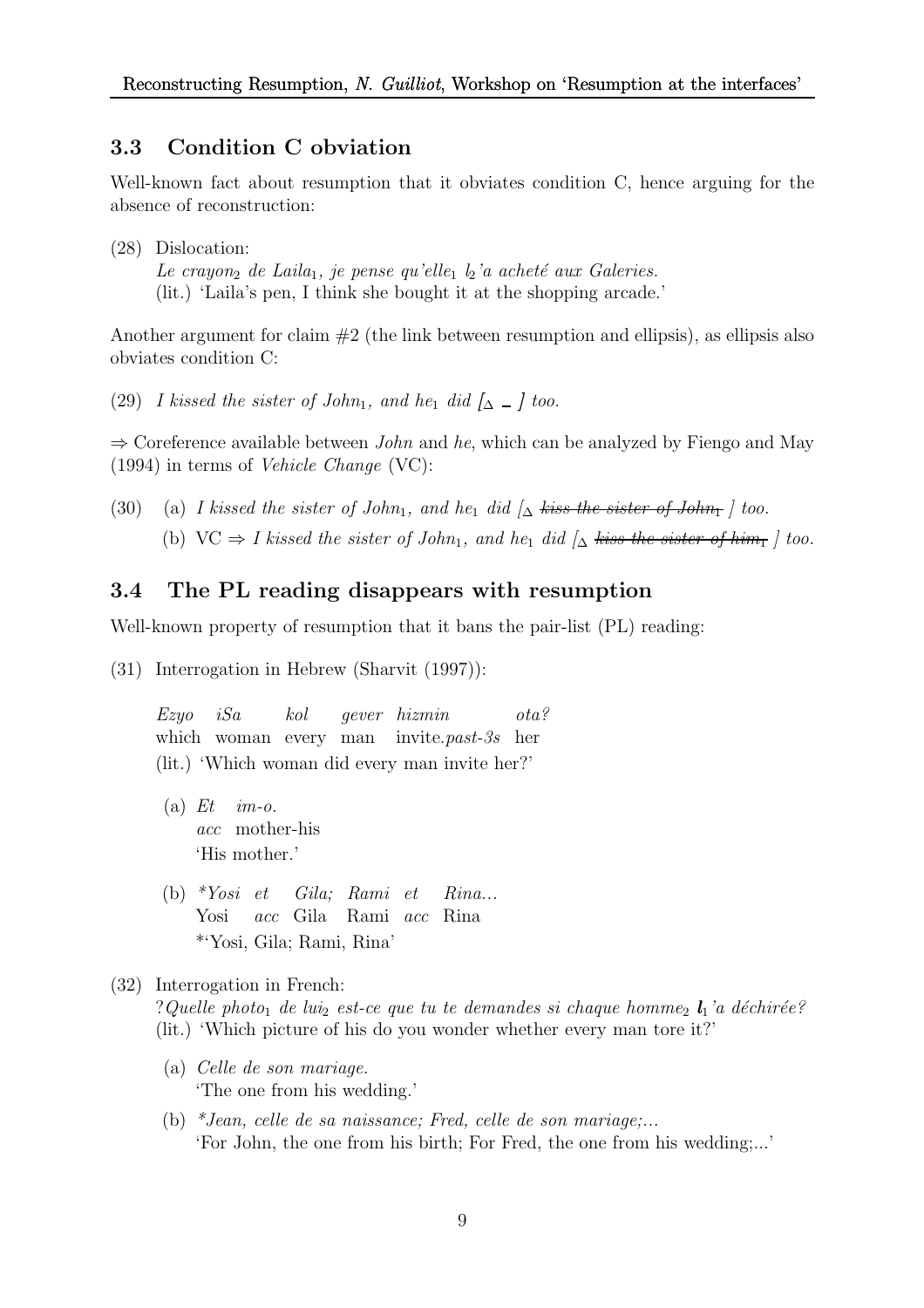$\Rightarrow$  Follows nicely from our analysis:

• Recall from section 2.2 that a PL reading is tied to the presence of an indefinite copy ('skolemized' choice function).

• however, interpretation of the resumptive clitic can only give rise to a definite copy.

(33) Individual or functional reading of (31):



## 3.5 Cyclicity effects disappear with resumption

Reconstruction is a traditional argument for cyclicity effects of movement, as shown by the following contrast (from Lebeaux (1990)):

- (34) (a) Which paper that he<sub>1</sub> gave to Mrs Brown<sub>2</sub> did every student<sub>1</sub> hope  $\sqrt{\ }$  that she<sub>2</sub> would read  $*$ ?
	- (b) \*Which book that he<sub>1</sub> gave to Mrs Brown<sub>2</sub> did she<sub>2</sub> hope  $\stackrel{*}{\leq}$  that every student, would revise  $*$ ?

But the contrast disappears when resumption is at stake:

- (35) (a) ?Quel exercice qu'il a rendu à Hamida<sub>2</sub> est-ce que chaque étudiant<sub>1</sub> se  $demande$  si elle<sub>2</sub> va le corriger? (lit.) 'Which exercise that he gave back to Hamida does each student wonder whether she will grade it?'
	- (b) ? Quel exercice qu'Hamidaz lui<sub>1</sub> a donné est-ce qu'ellez se demande si chaque  $\'etudiant_1$  va le faire? (lit.) 'Which exercise that Hamida gave him does she wonder whether each student will do it?'

 $\Rightarrow$  The absence of cyclicity with resumption follows if we assume an analysis based on ellipsis.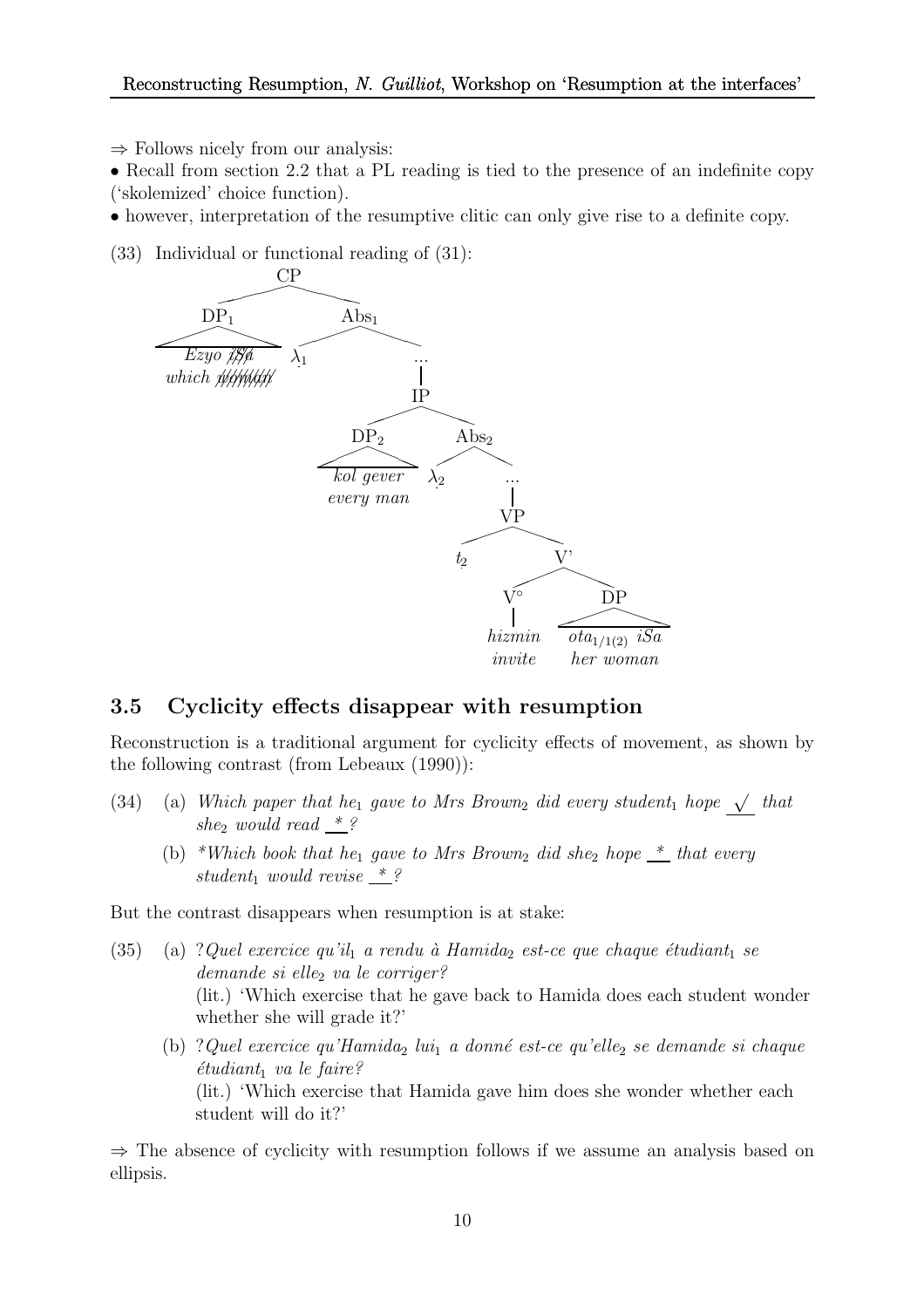# 3.6 Reconstruction with ellipsis

An argument in two steps...

Step #1: cases of VP-fronting in English and 'NP-fronting' in French for which the original site is embedded within a strong island.

(36) (a) ?As for inviting Mary to the party, I don't know anybody who would like to. (b) ? Les films de Spielberg, je ne connais personne qui ait manqué les plus célèbres. (lit.) 'The films by Spielberg, I don't know anybody who missed the most famous.'

⇒ Traditionally not considered as cases of resumption, these data seem however to involve ellipsis of some kind.

Step #2: these specific structures also license reconstructed readings!

- (37) (a) ?As for inviting his<sub>1</sub> mother, every guy<sub>1</sub> who would like to should inform the organizer.
	- (b) ? Quant aux matchs de son<sub>1</sub> équipe, je ne connais aucun joueur<sub>1</sub> qui manquerait les plus importants. (lit.) 'As for his team games, I don't any player who would miss the most important.'

 $\Rightarrow$  In the same way that resumption allows for reconstruction (even within islands), so do other cases of ellipsis with a displaced antecedent, hence pleading in favor of that link between resumption and ellipsis (claim  $#2$ ).

# 4 Theoretical Arguments

Further arguments in favor of the e-type and ellipsis properties of resumption:

• resumption & e-type pronouns in variable-free semantics (Jacobson  $(1999)$ );

• resumption & ellipsis in dynamic syntax (Cann et al.  $(2005)$ ).

# 4.1 Resumption in variable-free semantics (Jacobson (1999))

• rejects the notion of variable as a theoretical object: idea that 2 different variables  $(x_1)$ et  $x_2$ ) contribute equivalently to the meaning (*John loves*  $x_1 = John \, loves \, x_2$ );

• pronouns are not variables either: their constant semantic contribution is the identity function  $(\lambda x.x)$ .

⇒ Consequence: neither indices in syntax nor assignment functions in semantics.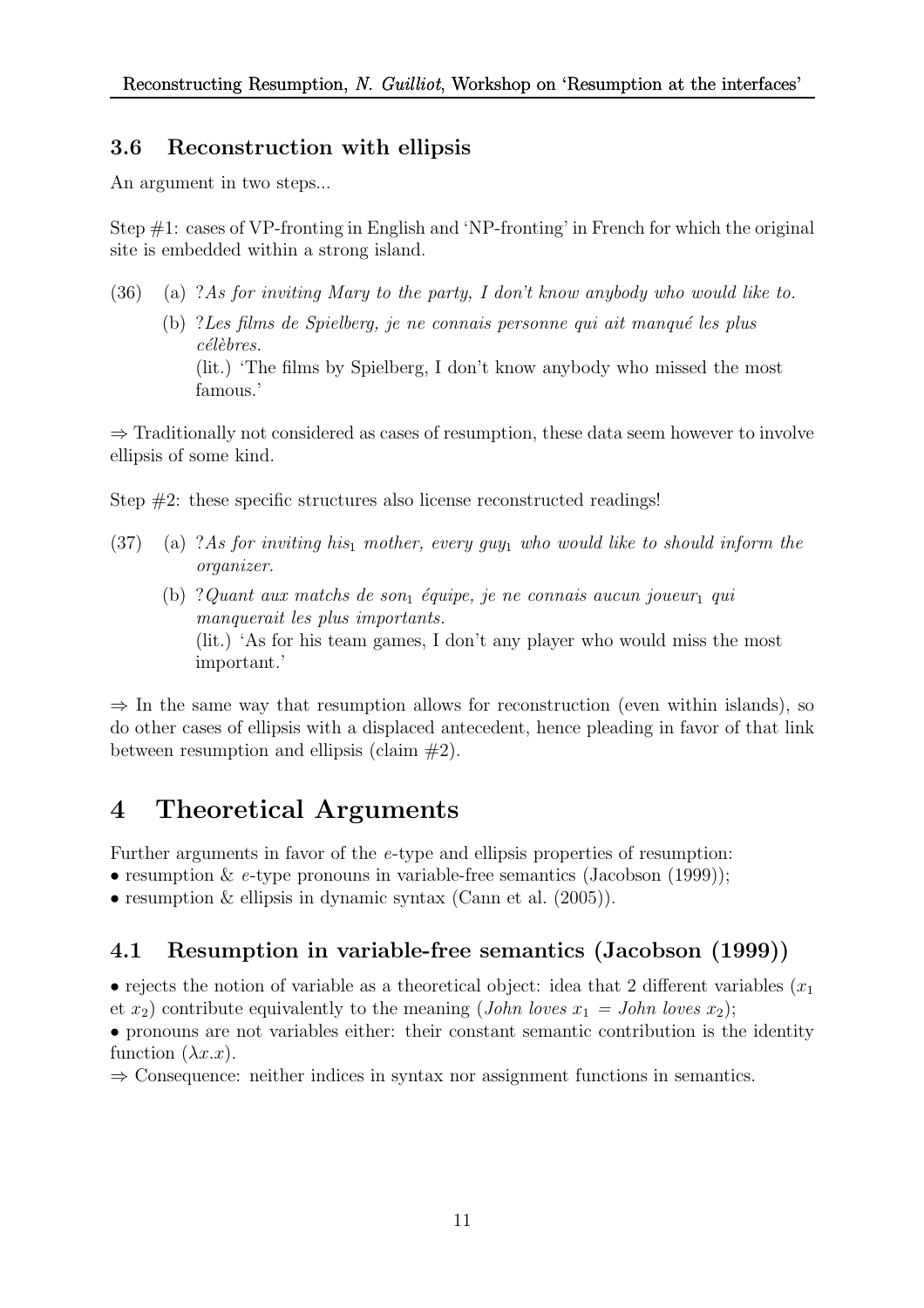#### 4.1.1 Pronouns and the g rule

A pronoun denotes the identity function over individuals  $(\lambda x.x)$ 

(38) He left. he  $\rightarrow$  type  $\langle e, e \rangle$ left  $\rightarrow$  type  $\langle e, t \rangle$ 

To combine the two items, a type-shifting rule is required:

(39) The g rule For any semantic types a, b and c: if h is a function of type  $\langle a, b \rangle$ , then  $g_c(h)$  is a function of type  $\langle \langle c, a \rangle, \langle c, b \rangle \rangle$  such that  $g_c(h) = \lambda V_{\langle c, a \rangle}[\lambda X_c[h(V(X))]]$ 

We can now compose he and left by applying the q rule to the meaning of left:

(40) 
$$
\begin{aligned} \llbracket he \ g_e(left)] \equiv [\lambda f_{\langle ee \rangle}.\lambda x_e. \llbracket left \rrbracket (f(x))] (\llbracket he \rrbracket) \\ = [\lambda f_{\langle ee \rangle}.\lambda x_e [\lambda v. v \ left] (f(x)) ] (\lambda y. y) \\ = [\lambda f_{\langle ee \rangle}.\lambda x_e. f(x) \ left] (\lambda y. y) \\ = \lambda x_e. [\lambda y. y] (x) \ left \\ = \lambda x. x \ left \end{aligned}
$$

 $\Rightarrow$  we obtain the same denotation as *left*<sup>7</sup>, but with one major difference:

• *left* is syntactically unsaturated;

• he left is syntactically saturated, but will have a truth value only by attributing an individual from the context to  $x$  (a kind of contextually unsaturated proposition).

#### 4.1.2 Binding and the z rule

Implementation of binding through another type-shifting rule, which makes binding very local:

(41) The z rule

For any semantic types a and b: if h is a function of type  $\langle a, \langle e, b \rangle \rangle$ , then  $z(h)$  is a function of type  $\langle \langle e, a \rangle, \langle e, b \rangle \rangle$  such that  $z(h) = \lambda V_{\langle e, a \rangle}[\lambda x_e[h(V(x))(x)]].$ 

(42) Every man loves his mother.

 $[z(loves) his mother]=[z(loves)][(This mother])$  $= [\lambda f_{ee}.\lambda x_e$ . [[loves]](f(x))(x)]( $\lambda y$  the mother of y)  $=[\lambda f_{ee}.\lambda x_e[\lambda v.\lambda k. k \text{ }loves \text{ } v](f(x))(x)](\lambda y.$ the mother of y)  $=[\lambda f_{ee}.\lambda x_e.x \text{ }loves \text{ } f(x)](\lambda y.$ the mother of y)  $=\lambda x_e \cdot x$  loves  $[\lambda y$  the mother of  $y](x)$  $=\lambda x_e \cdot x$  loves the mother of x

 $7\text{In sum, a constituent containing an unbound pronoun will be of type 'from individuals } e$  to the type that constituent would be by replacing the pronoun with a proper name' (ex: the picture of John of type  $\langle e \rangle$ , then the picture of him of type  $\langle e, e \rangle$ ).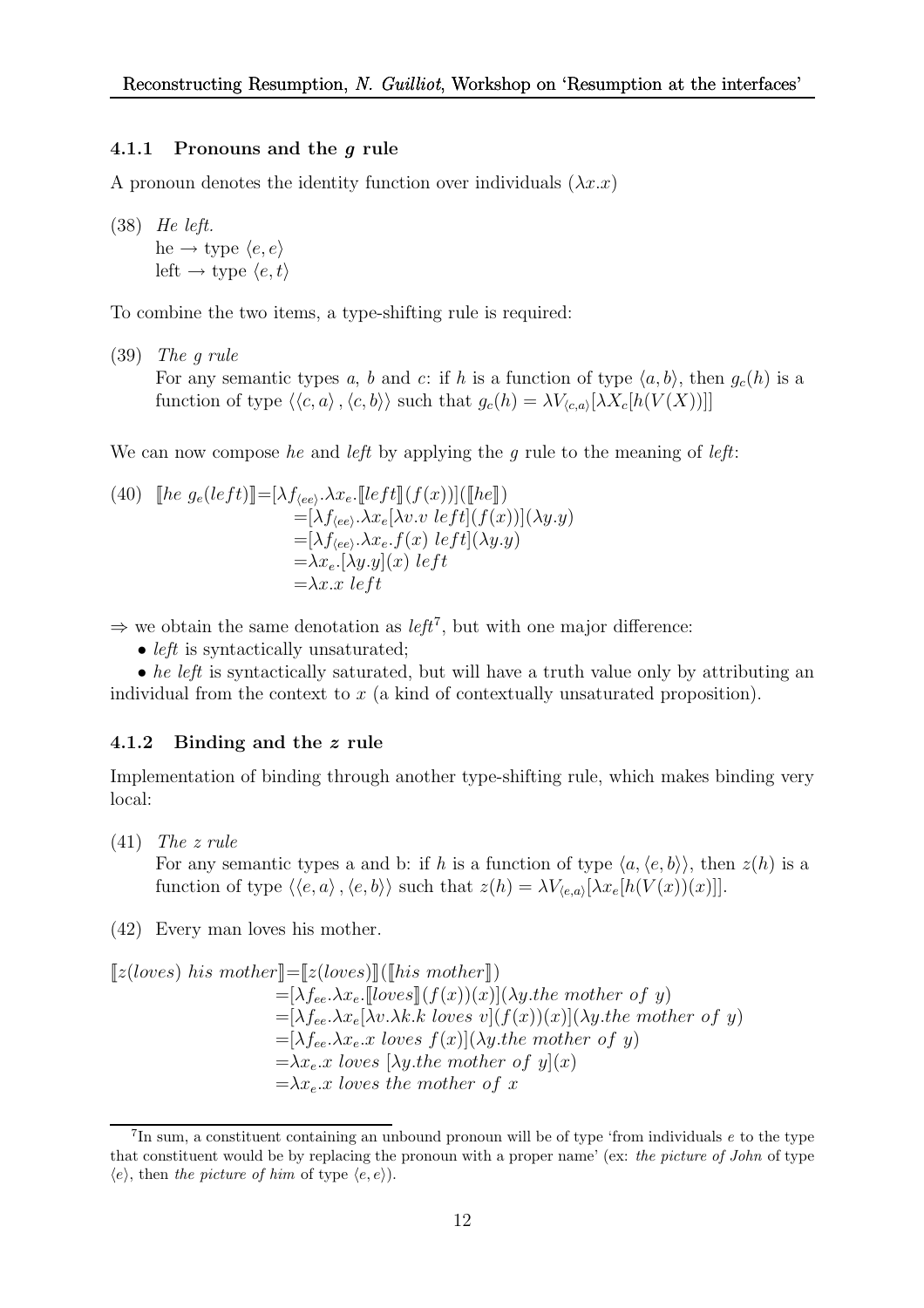[every man]= $\lambda Q_{\langle et \rangle}.\forall y(y \text{ is a man} \rightarrow Q(y))$ 

 $[every man z(loves) his mother] = [every man] ([z(loves) his mother])$  $=[\lambda Q_{\langle et \rangle} \ \forall y(y \ is \ a \ man \rightarrow Q(y))] (\lambda x_e.x \ loves \ the \ mother \ of \ x)$  $=\forall y(y \text{ is a man} \rightarrow [\lambda x_e.x \text{ loves the mother of } x](y))$  $=\forall y(y \text{ is a man} \rightarrow y \text{ loves the mother of } y)$ 

### 4.1.3 E-type anaphora

Jacobson (1999) also accounts for e-type interpretation of pronouns within Variable-free semantics (VFS):

(43) Every man<sub>1</sub> loves his<sub>1</sub> mother, but no man<sub>2</sub> marries her.

 $\Rightarrow$  E-type/covariant interpretation of her with respect to each man.

To account for e-type anaphora in VFS, we just need several instances of  $z$  or  $q$  rules:

(44) 
$$
[g(her)] = \lambda f_{ee}.\lambda x. [her](f(x)) = \lambda f_{ee}.\lambda x. [\lambda y. y](f(x)) = \lambda f_{ee}.\lambda x. f(x) = \lambda f. f
$$
  
\n(type  $\langle ee, ee \rangle$ )  
\n
$$
[z(marries)] = \lambda g_{ee}.\lambda x. x \, marries g(x)
$$
  
\n
$$
[g_{ee}(z(marries))] = \lambda D_{\langle ee, ee \rangle}.\lambda h_{ee} [g(marries)](D(h))
$$
  
\n
$$
= \lambda D_{\langle ee, ee \rangle}.\lambda h_{ee} . [\lambda g_{ee}.\lambda x. x \, marries g(x)](D(h))
$$
  
\n
$$
= \lambda D_{\langle ee, ee \rangle}.\lambda h_{\langle ee \rangle}.\lambda x. x \, marries D(h)(x)
$$
  
\n(type  $\langle \langle ee, ee \rangle, \langle ee, et \rangle \rangle)$ )  
\n
$$
[g_{ee}(z(marries)) g(her)] = [\lambda D_{\langle ee, ee \rangle}.\lambda h_{\langle ee \rangle}.\lambda x. x \, marries D(h)(x)](\lambda f. f)
$$
  
\n
$$
= \lambda h_{\langle ee \rangle}.\lambda x. x \, marries [\lambda f. f](h)(x)
$$
  
\n
$$
= \lambda h_{\langle ee \rangle}.\lambda x. x \, marries h(x)
$$
  
\n(type  $\langle ee, et \rangle$ )  
\n
$$
[g_{ee}(no man)] = [\lambda R_{\langle ee, et \rangle}.\lambda f_{ee} . [no man] (R(f))]
$$
  
\n
$$
= \lambda R_{\langle ee, et \rangle}.\lambda f. \neg \exists y. y \, is \, a man \wedge P(y)](R(f))
$$
  
\n
$$
= \lambda R_{\langle ee, et \rangle}.\lambda f. \neg \exists y. y \, is \, a man \wedge R(f)(y)
$$
  
\n(type  $\langle \langle ee, et \rangle, \langle ee, t \rangle \rangle)$ )  
\n
$$
= [\lambda R_{\langle ee, et \rangle}.\lambda f. \neg \exists y. y \, is \, a man \wedge R(f)(y)](\lambda h_{\langle ee}.\lambda x. x \, marries h(x))
$$
  
\n
$$
= \lambda f. \neg \exists y. y \, is \, a man \wedge R(f
$$

 $=\lambda f.\neg \exists y.y \text{ is a man} \land y \text{ marries } f(x)$ 

 $\Rightarrow$  This proposition will have a truth value under the contextual assignment of a value for  $f_{ee}$ :

• in this example, the-mother-of function is clearly provided by the context (through the presence of  $\llbracket h \text{ is} \text{mother} \rrbracket = \lambda x.$ the mother of x).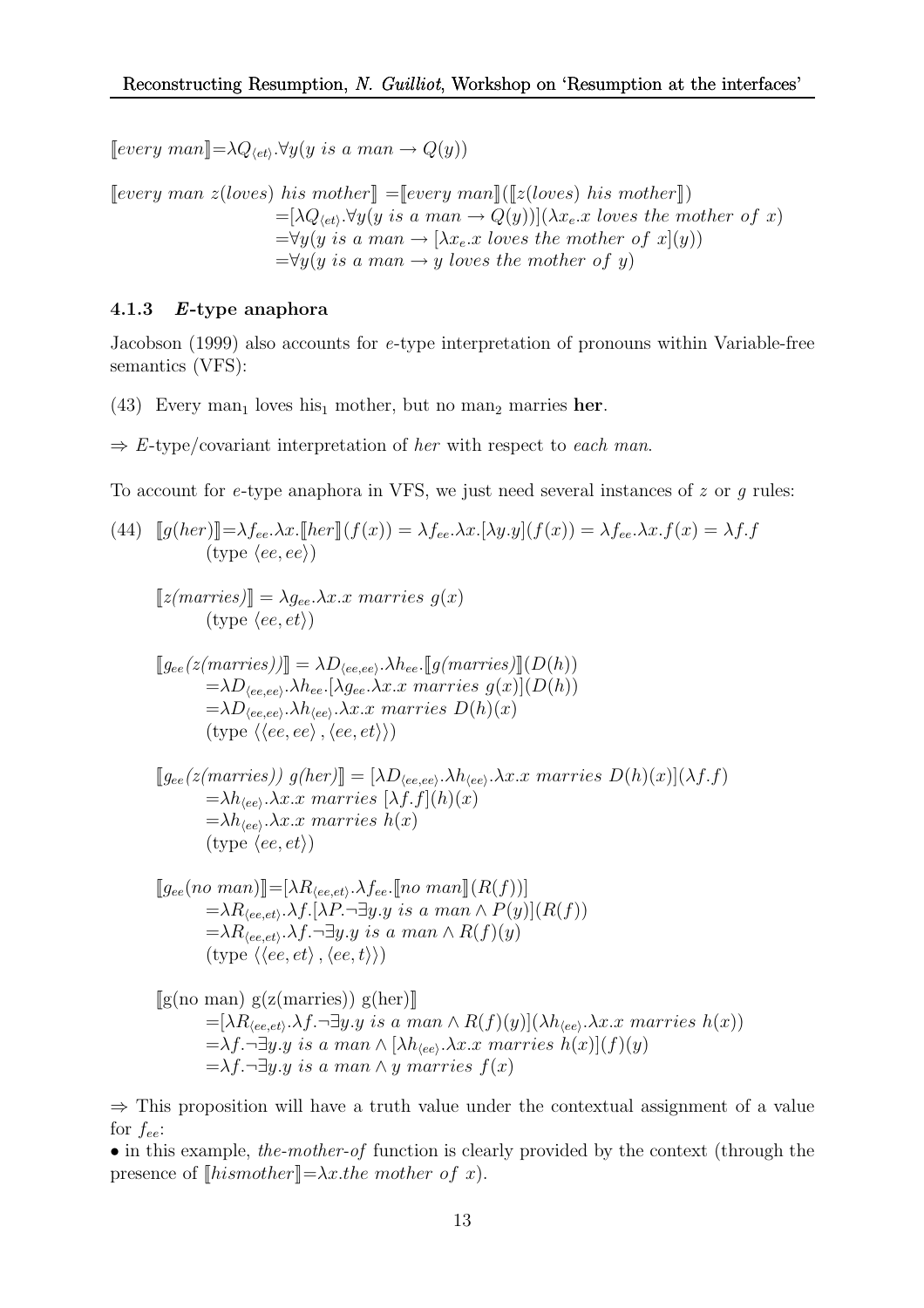• crucially in VFS, an e-type pronoun denotes the identity function over 'skolem' functions  $(\lambda f.f).$ 

### 4.1.4 And what about resumption

How would VFS account for our cases of reconstruction with resumption? Let's take a simple case:

 $(45)$  La photo de lui, chaque homme l'a déchirée. (lit.) 'The picture of his, every man tore it.'

VFS can also deal with these data under the assumption that the resumptive clitic is interpreted as e-type:

(46) La photo de lui, chaque homme  $l(a)$ 'a déchirée.

 $-\Vert \mathrm{lui} \Vert = \lambda x.x$ - $\lbrack$  -  $\lbrack$  a photo de lui $\rbrack = \lambda x.$ the picture of x  $-\mathbb{I}(a)\mathbb{I} = \lambda f.f$ -[chaque homme a déchiré l(a)] =  $\lambda f.\forall x.(x \text{ is a man} \rightarrow x \text{ tore } f(x))$ with f given by the context (the hanging topic):  $\lambda x$  the picture of x

 $\Rightarrow$  Strong theoretical argument for **Claim #1:** resumptives can be interpreted as *e*-type.

### 4.1.5 Advantages & potential problems

The VFS system may have several advantages:

• it also accounts for the fact that e-type interpretation is available within islands  $\Rightarrow$  no movement in that system.

(47) La photo de sa classe, tu es fâché parce que chaque prof<sub>2</sub> l'a déchirée. (lit.) 'The picture of his class, you're furious because every teacher tore it.'

 $-\llbracket q(l(a))\rrbracket = \lambda f_{ee}f$  (e-type interpretation of the resumptive clitic) - $\llbracket$ la photo de sa classe $\llbracket =\lambda x.$ the picture of the class of x (the antecedent as the required contextual function)

 $\Rightarrow$  A kind of 'coreferential' reading between the two items: not over individuals, but over functions.

• it dispenses with a heavy theory of reconstruction

 $\Rightarrow$  no movement, no trace/copy, no reconstruction, just combination rules.

• contrary to the generative approach, everything gets interpreted in its surface position within VFS.

 $\Rightarrow$  no need to posit that the dislocated element (or the restriction of the wh- element) is not interpreted in its base position.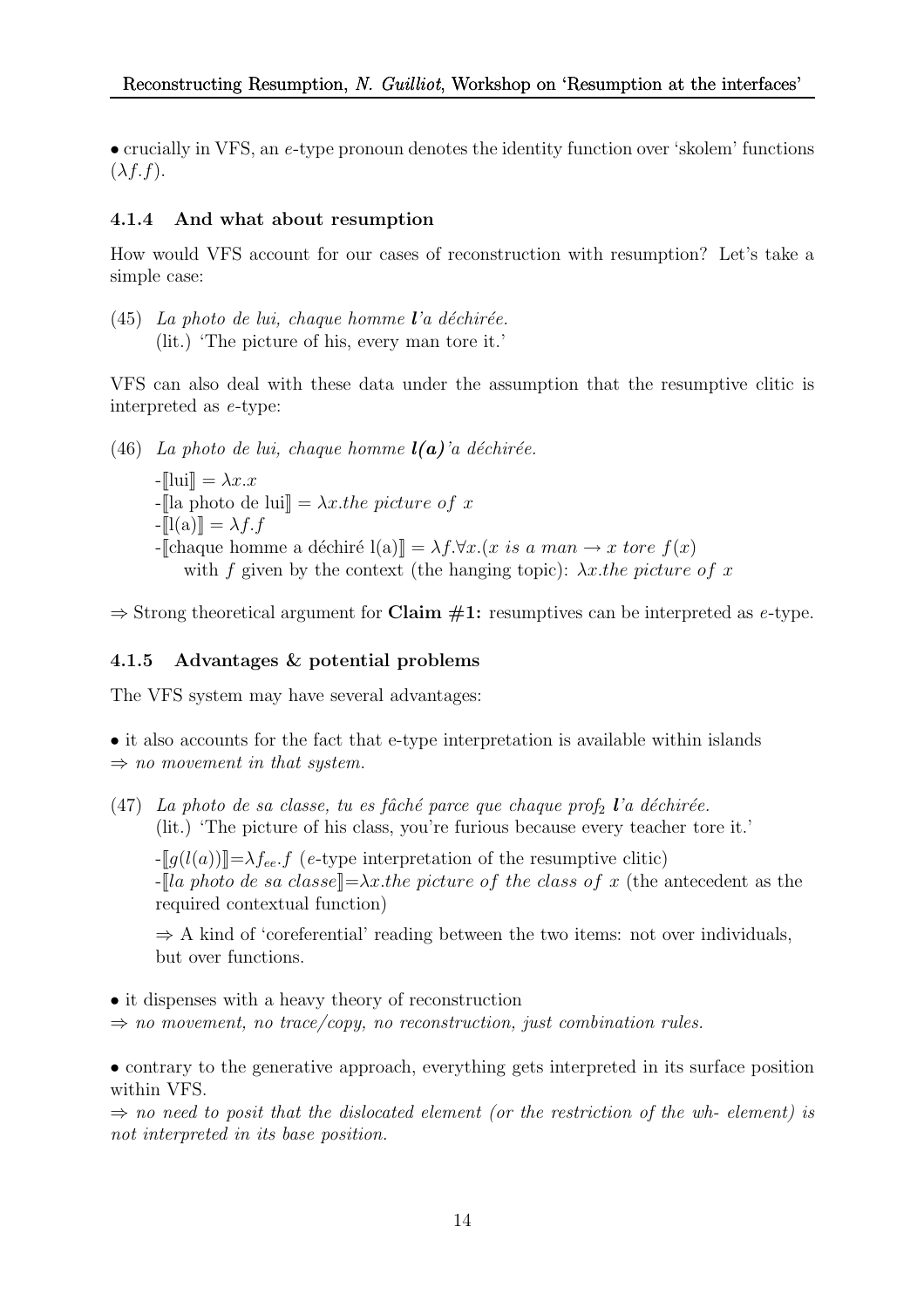But it also raises potential problems or questions:

• how to account for the absence of pair-list readings with resumption?

 $\Rightarrow$  Analysis largely inspired by Engdahl (1986) for which there is a quite direct implication from functional to pair-list readings...

• why is that functional/e-type reading blocked with strong resumption in strong islands? (that was yesterday!!!)

# 4.2 Resumption & ellipsis in dynamic syntax (Cann et al. (2005))

• Dynamic Syntax (DS): a novel formalism in which grammar and parsing (constraints) interact.

• incremental (word by word) building of syntactic and semantic representations, from an initial requirement to the end of the parse:

(48) Parsing Hilary upset Joan:

$$
Ty(t) \Rightarrow \qquad Ty(t), Fo((Upset'(Joan'))(Hilary'))
$$

$$
Ty(e), Fo(\overbrace{Hilary'}) \qquad Ty(e \rightarrow t), Fo(Upset'(Joan'))
$$

$$
Ty(e), Fo(\overbrace{Ioan'}) \qquad Ty(e \rightarrow (e \rightarrow t)), Fo(Upset)
$$

• Two types of actions to develop the tree: lexical actions (words) and computational actions;

#### (49) Lexical actions for Upset:

• Crucial feature in DS: the notion of underspecification.

Let's take a concrete example to illustrate major properties of DS.

(50) As for John, Mary likes him.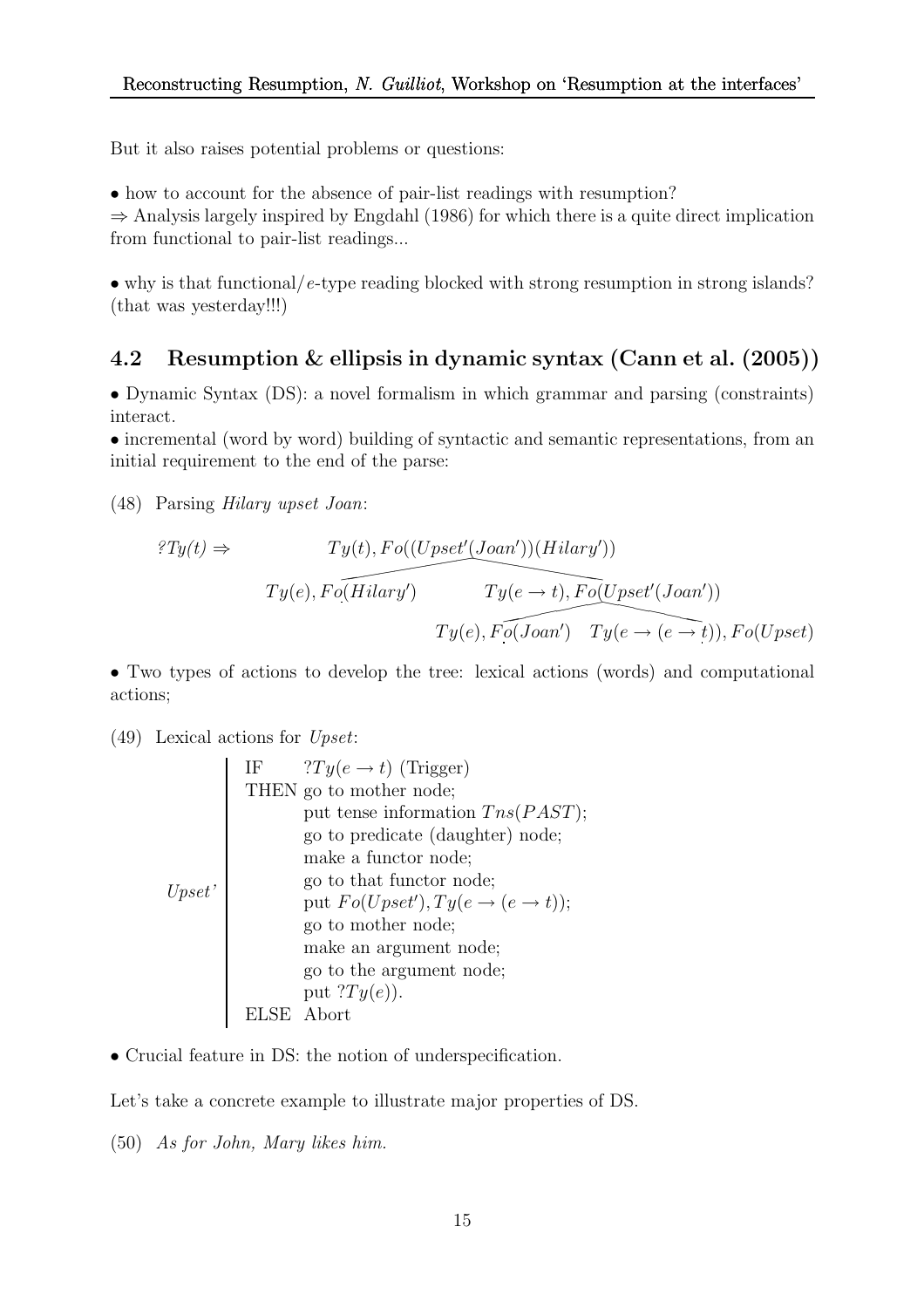#### 4.2.1 Displacement

Computational action for the parse of a hanging topic (linked structure)<sup>8</sup>:

- (51)  $?Ty(t), \diamond \Rightarrow$  $?Ty(e), \diamond$   $?Ty(t)$
- (52) Parsing As for John, Mary upset him:

-Linked structure 
$$
\Rightarrow
$$
  $\gamma$   
 $2Ty(e), \diamond$   $2Ty(t)$ 

-Insertion of *John*, Mary and likes  $\Rightarrow$ 

$$
Ty(e), \nFo(John') \nTy(e), \nTy(e), \nTy(e), \nTy(e) \rightarrow Ty(e \rightarrow t) \nTy(e), \nTy(e) \rightarrow Ty(e \rightarrow (e \rightarrow t)), \nFo(Like')
$$

#### 4.2.2 (Resumptive) pronouns in DS as lexical underspecification

Resumptive pronouns are just pronouns in DS, as they just introduce lexical underspecification:

(53) 
$$
lim \begin{bmatrix} \text{IF} & ?Ty(e) \text{ (Trigger)} \\ \text{THEN put } Ty(e), Fo(U_{Male'}), \\ & ?\exists x. Fo(x) \text{ (Reguirement for an antecedent)} \\ \text{ELSE Abort} \end{bmatrix}
$$

 $\Rightarrow$  Lexical underspecification of pronouns (metavariable U) requiring later unification with an antecedent.

(54) Ending the parse of As for John, Mary upset him:



 $\Rightarrow$  Lexical unification with the hanging topic can apply: lexical underspecification  $(Fo(U))$ can be updated with  $Fo(John')$ .

 $8\phi$  corresponds to the pointer, i.e. the node under process.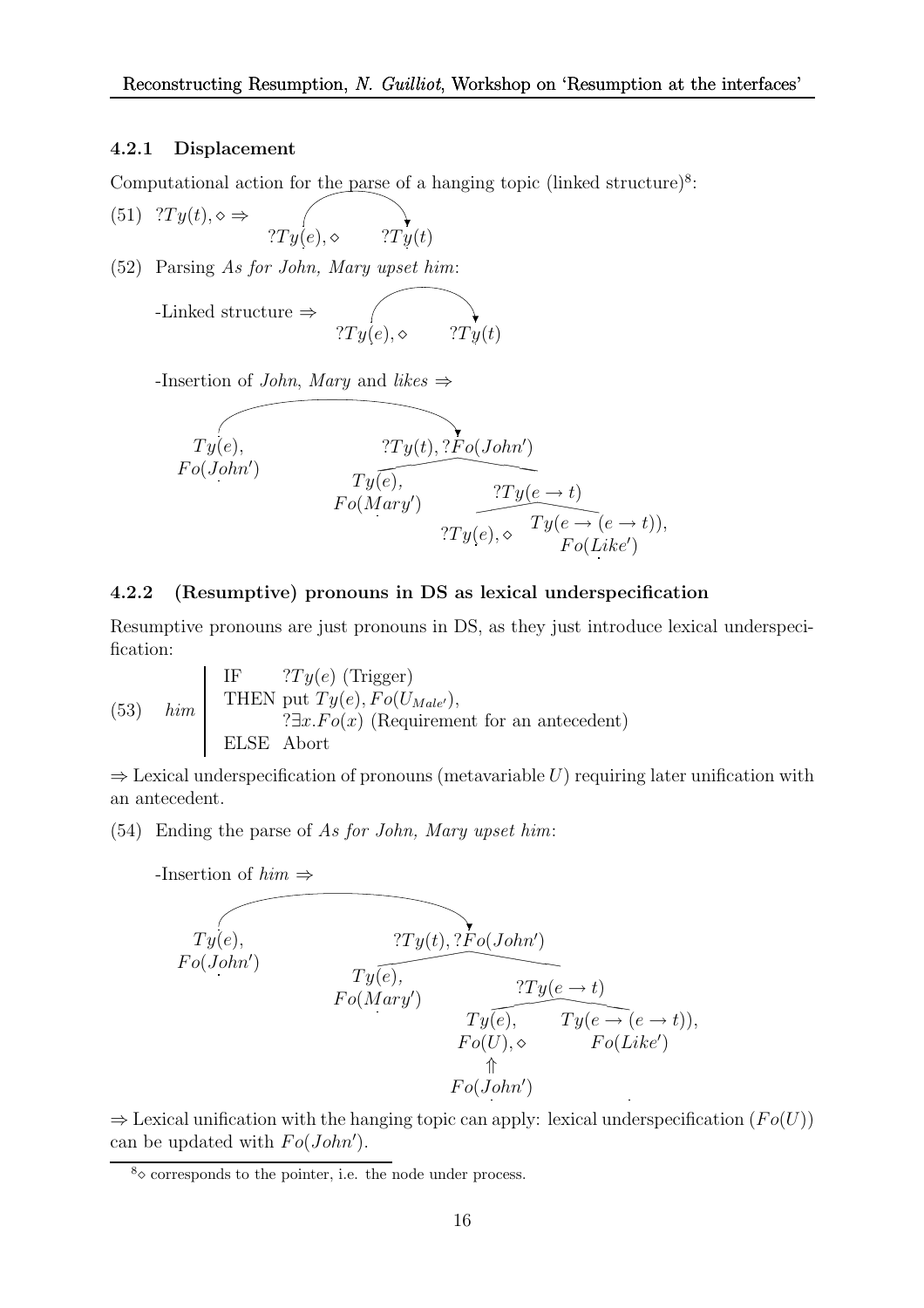#### 4.2.3 Ellipsis in DS as... lexical underspecification

- (55) John saw a picture of him. Paul did  $\_$  too.
- $(56)$  Parsing the CONTEXT John saw a picture of him:

$$
Tns(PAST), Ty(t), Fo(See'(\epsilon, Picture'(John'))(John')), \diamond
$$
\n
$$
Ty(\epsilon),
$$
\n
$$
Fo(John')
$$
\n
$$
Fo(See'(\epsilon, Picture'(John')))
$$
\n
$$
Ty(\epsilon),
$$
\n
$$
Ty(\epsilon),
$$
\n
$$
Ty(\epsilon) = (e \to t)),
$$
\n
$$
Fo(\epsilon, Picture'(U))
$$
\n
$$
Fo(See')
$$
\n
$$
\uparrow \uparrow \uparrow
$$
\n
$$
Fo(John')
$$

In DS, ellipsis will also treated via lexical underspecification, here introduced by the lexical entry of did:

(57) If 
$$
T \rightarrow \text{HEN}
$$
 go to mother node put tense information } \text{ThEN} \rightarrow \text{HEN} \rightarrow \text{FOL} (57) *did* go to predicate (daughter) node put  $Ty(e \rightarrow t)$ ,  $Fo(DO)$ , 3.37.  $Fo(X)$  (Requirement for an antecedent) ELSE. Abort

 $\Rightarrow$  the only difference between *did* and *him*: underspecification over one-place predicates for the former, and underspecification over individuals for the latter.

(58) Parsing Paul did:

$$
TV(t), Tns(PAST)
$$
  

$$
Ty(e), Fo(Paul') \qquad Ty(e \rightarrow t), Fo(DO),
$$
  

$$
TV(t), Fo(DO), \qquad \qquad \text{?} \exists X. Fo(X), \diamond
$$

 $\Rightarrow$  Lexical unification with the contextual VP:

• updating lexical underspecification  $(Fo(DO))$  through a *re-doing actions* process;

• re-doing all the actions induced by the parse of see, picture and  $him$  (+ update of lexical underspecification  $Fo(U)$  induced by  $him)$ .

(59) Re-doing actions of the VP antecedent:

$$
Tns(PAST), Ty(t), Fo(See'(\epsilon, Picture'(Paul'))(Paul')),\diamond
$$
  
\n
$$
Ty(\epsilon),
$$
  
\n
$$
Fo(Paul')
$$
  
\n
$$
Fo(Paul'))
$$
  
\n
$$
Ty(\epsilon),
$$
  
\n
$$
Ty(\epsilon),
$$
  
\n
$$
Ty(\epsilon, Picture'(Paul')))
$$
  
\n
$$
Ty(\epsilon),
$$
  
\n
$$
Ty(\epsilon \rightarrow (\epsilon, + t)),
$$
  
\n
$$
Fo(\epsilon, Picture'(U))
$$
  
\n
$$
Fo(Paul')
$$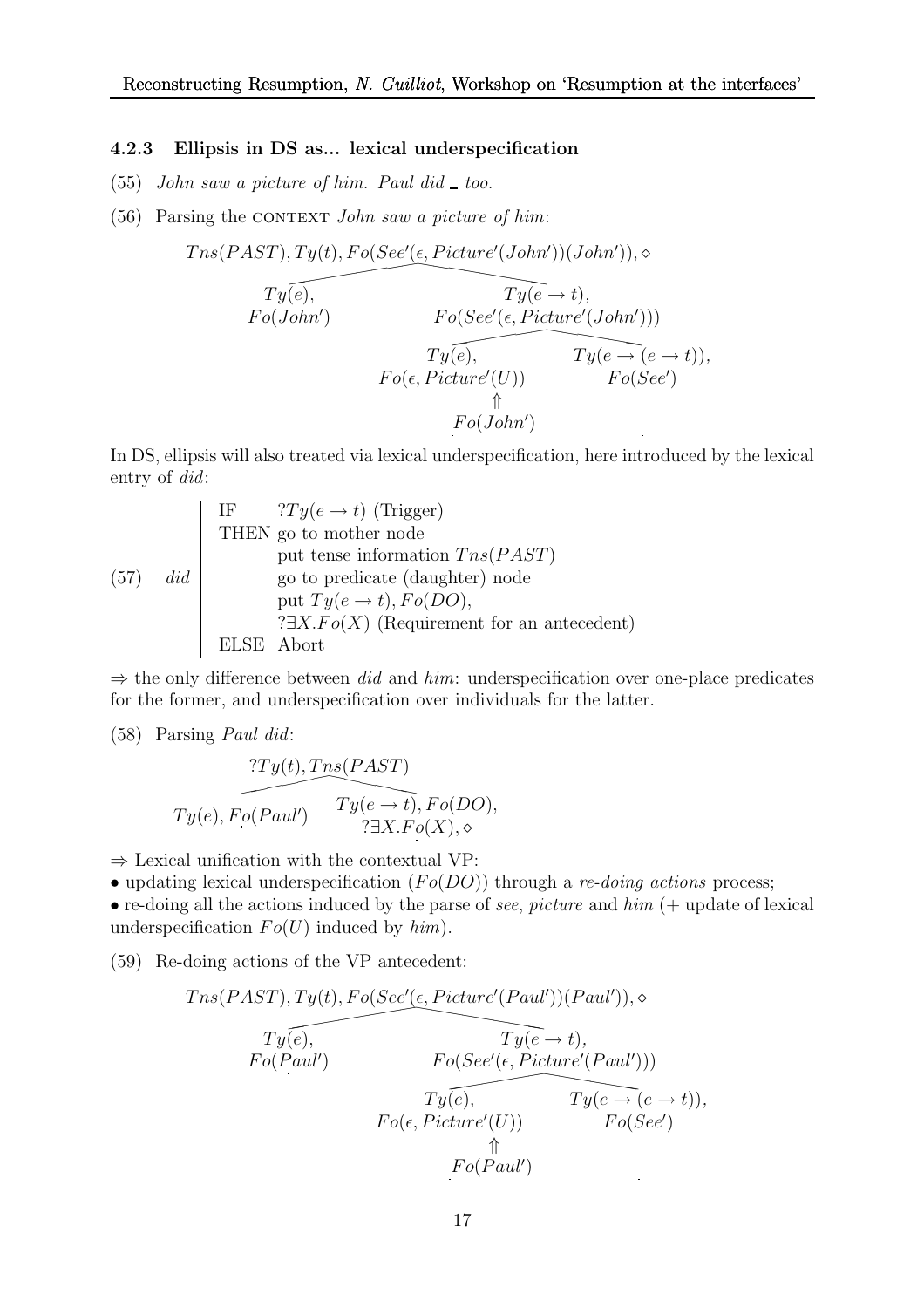#### 4.2.4 Reconstruction with ellipsis or resumption: just the same!

- (60) Reconstruction of a displaced constituent XP requires the presence of lexical underspecification on the 'source' position associated with that XP.
- (61) (a) ?As for inviting his<sub>1</sub> mother, every guy<sub>1</sub> who would like to should inform the organizer.
	- (b) La photo de lui, chaque homme  $\mathbf{l}'$ a déchirée. (lit.) 'The picture of his, every man tore it.'

Update/Unification of lexical underspecification through the re-doing actions process will give rise to reconstruction:



 $\Rightarrow$  Update of lexical underspecification induced by the resumptive clitic l(a) (Fo(W)) by re-doing actions of la photo de lui, which leads to  $Fo(\iota, Photo'(U)).$ 

# 5 Conclusion

The study of resumption in light of reconstruction leads to the following claims:

Claim  $#1$ : Resumptive pronouns are interpreted as e-type.

Claim  $#2$ : Resumption is tied to the ellipsis phenomenon.

 $\Rightarrow$  Corrseponds to Elbourne (2002)'s analysis of e-type pronouns via the presence of ellipsis can be extended to cases of resumption.

#### Empirical arguments:

- reconstruction with resumption even within islands;
- condition C obviation with resumption;
- absence of pair-list readings with resumption;
- other cases of reconstruction with ellipsis.

#### Theoretical arguments:

• the parallel between e-type pronouns and reconstruction cases with resumption in variable-free semantics;

• the parallel between resumption  $\&$  ellipsis in dynamic syntax (lexical underspecification).